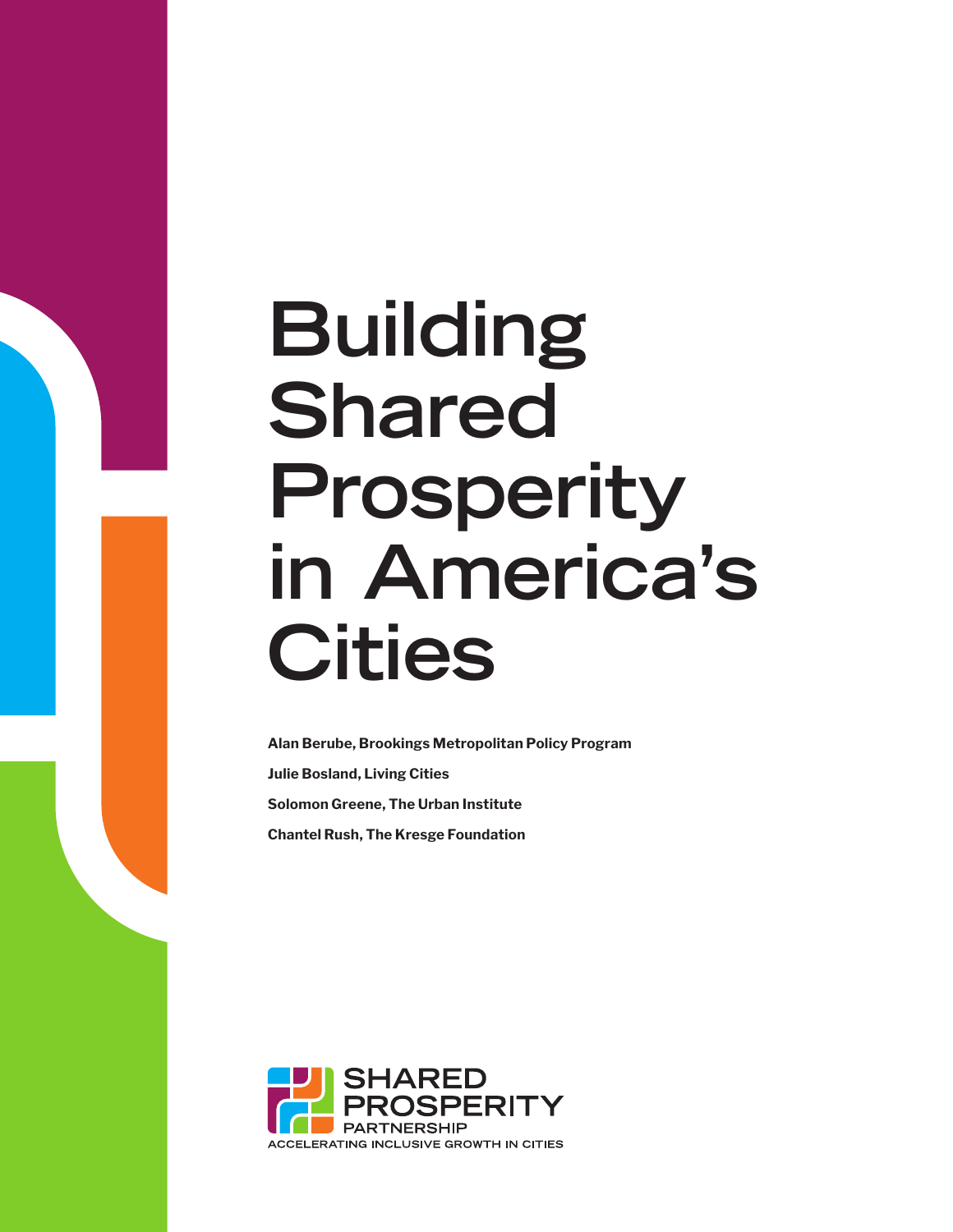# <span id="page-1-0"></span>**ABSTRACT**

**The United States is a country of tremendous economic opportunity. However, that opportunity isn't shared equally. Currently, long-standing wealth gaps across race, gender, and class are widening, fueled by evolving technologies, shifting labor markets, changing demographics, and continued racial bias. Instead of leveraging these economic and social forces to broaden individual and community pathways to prosperity, the U.S. federal government is continuing to withdraw from major areas of investment in families and communities, including crucial safety net supports. Across the country, cities are stepping up to fill this void, buoyed by strong public trust, a lack of partisan gridlock, and a commitment to what we call** *shared prosperity***.**

**In this paper we review the three common principles which underlie strategies to ensure shared prosperity in cities and introduce the Shared Prosperity Partnership, a joint initiative of the Kresge Foundation, the Brookings Institution, Living Cities, and the Urban Institute, which seeks to accelerate the locally-driven solutions to economic inequality that are emerging in urban communities across America. While the specific approaches of each city are unique, all build on the fact that our nation only succeeds when our cities succeed, and our cities only succeed when all of their communities succeed.** 

### **THE AMERICAN ECONOMY IS GROWING. YET NOT EVERYONE IS BENEFITING.**

The United States is a country of tremendous economic opportunity. But that opportunity isn't shared equally. Incomes among the nation's wealthiest families increased roughly 90 percent from 1963 to 2016, as compared to an increase of less than 10 percent for the nation's families with the least wealth during this same period.<sup>[1](#page-5-0)</sup> The result is a steadily widening gap between lower- and higher-income individuals and families that limits our ability to succeed as a nation.

People are a major driver of America's economic growth, vitality, and innovation. However, across the country, a growing share of America's population is being left behind, excluded<sup>2</sup> from the jobs, education, and other opportunities necessary to move up the economic ladder and contribute to our nation's prosperity. This is especially true for people of color.[3](#page-5-0)

Income disparities are widening between places, too. Before 1980, communities in America with lower average incomes grew faster than their richer counterparts, enabling incomes to converge across geographies. Today, that is no longer the case.<sup>4</sup> Instead, highly-skilled, highly-educated, well-paid workers are increasingly congregating in a select number of metros, leaving other geographies less able to compete and grow, splintering America by class and geography.

These divisions are undermining our sense of shared fate and fueling a pessimism about our social and economic future. The portion of Americans who believe that today's youth will have a better life than their parents has fallen 10 percentage points since the early 2000s.[5](#page-5-0)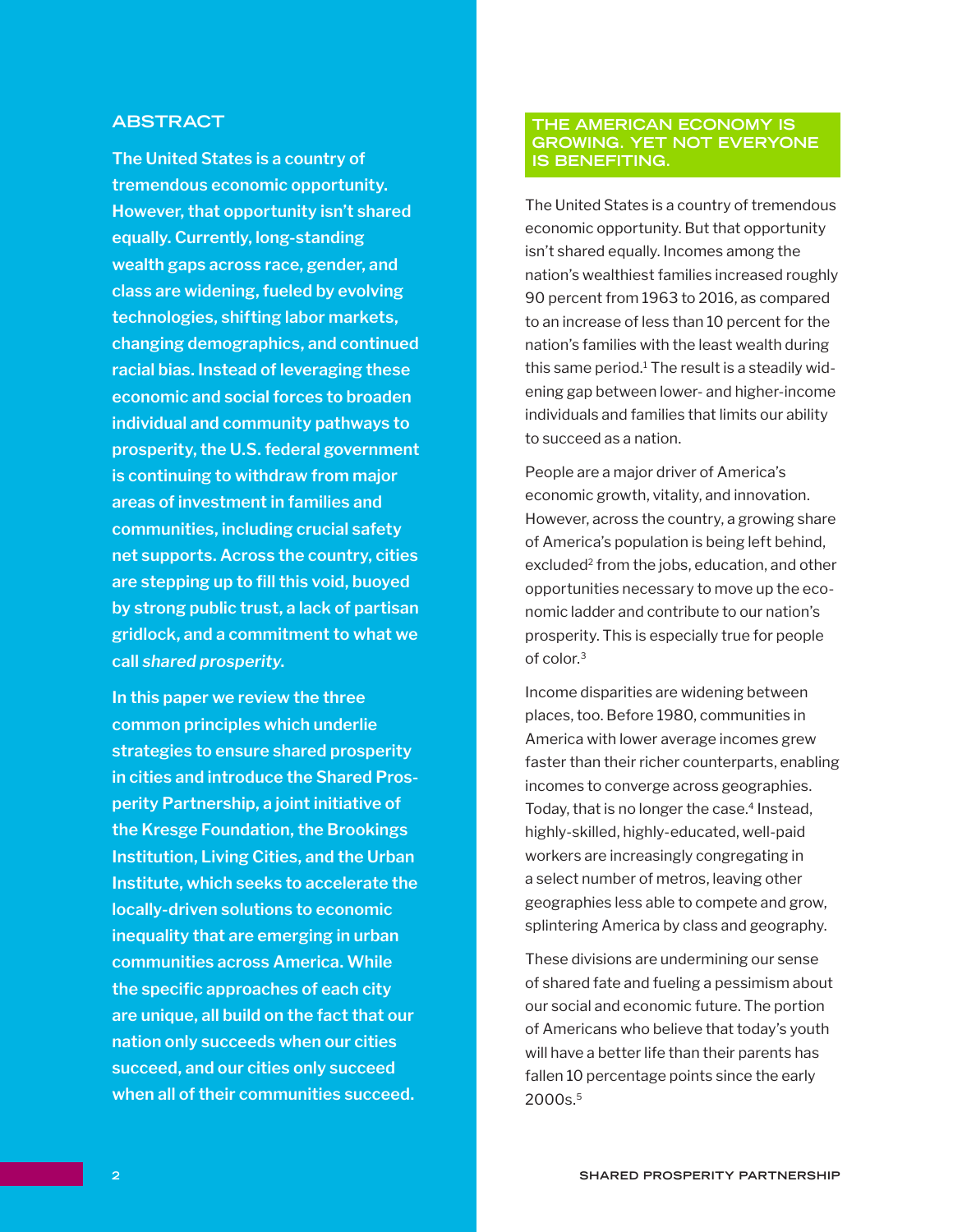<span id="page-2-0"></span>Americans' concerns spring in part from accelerating economic and social forces that are deepening long-standing disparities even as they create new economic opportunities. Specifically, technological advances are shifting the quantity and quality of jobs available to Americans. Increasingly, jobs across a range of experience and wage levels require digital skills, limiting employment opportunities for lower-skilled workers.[6](#page-5-0) The result is a labor market that generates considerable opportunity for the people and places already equipped for success in the digital era while simultaneously creating new barriers to economic opportunity for women,<sup>7</sup> people of color,[8](#page-5-0) and other underrepresented populations, as well as geographies struggling to compete.

The same technological forces that are changing the labor market have also accelerated global demand for labor, goods, and services. On the one hand, globalization has generated an unprecedented expansion in the size of the global middle class, now 3.2 billion individuals strong,<sup>[9](#page-5-0)</sup> and created significant new opportunities for the United States to meet rising demand from abroad. At the same time, globalization has also contributed to the loss of middle-class manufacturing jobs across a vast swath of American communities, leaving those workers struggling to find equally high-quality, high-paying jobs. While many policymakers recognize the negative impact of globalization on the nation's manufacturing sector, there is little meaningful policy response<sup>[10](#page-5-0)</sup> to help these communities, their residents, and their businesses find new economic opportunities.

At the same time the nation's labor market is transforming, so too is the face of America. By the end of the next decade, the majority of the United States' under-30 population will be people of color, an unprecedented demographic shift. However, racial biases still influence the design and implementation of many public policies, making it even harder for already-isolated diverse, younger populations to access crucial pathways to economic success. The result is continuing demographic disparities in education, wealth, and neighborhood quality that threaten the country's ability to grow and thrive.

The combination of technological advances, shifting labor markets, and changing demographics has created the opportunity for strong national policies to broaden individual and community pathways to prosperity. However, the U.S. federal government is declining to seize that opportunity. Instead, it is continuing, and in many cases accelerating, its long-run withdrawal $11$ from major areas of investment in families and communities, including crucial social safety net supports[.12](#page-5-0) While some states are stepping up to fill those gaps, many others are not, $13$  opting instead to go even further by blocking local governments – particularly cities – from helping people and places better weather economic and social change. Recent examples of state efforts to weaken government investments include prohibiting local policies that would increase the minimum wages and expand protections from discrimination.

# **CITY LEADERS ARE RESPONDING WITH A NEW RESOLVE TO BUILD SHARED PROSPERITY.**

Cities are grappling with the opportunities and challenges presented by technological advances, changing labor markets, and shifting demographics. As such, they are both the focal points for the dislocations caused by these forces and also the epicenters for creative responses to ensure more widespread opportunity. With their density and dynamism, cities generate the vast majority<sup>14</sup> of the country's goods and services, including the technologies that are disrupting traditional pathways to opportunity. Cities both connect our nation to growing centers of global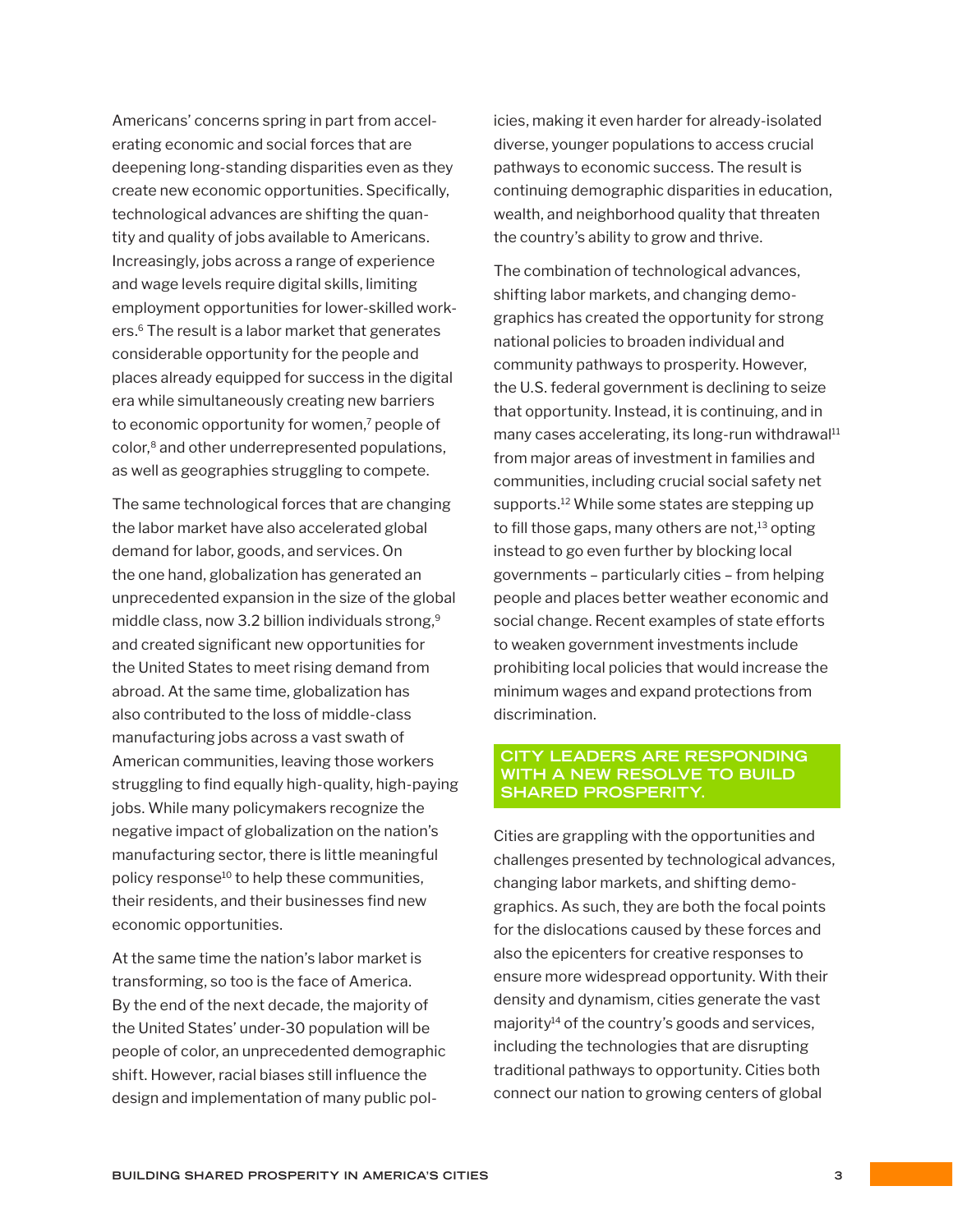<span id="page-3-0"></span>commerce and provide markets and opportunities for residents and firms in rural areas. They are also home to the bulk of the diverse populations that represent America's demographic future. While major drivers of economic opportunity, cities are also rife with challenges. Across the country, city residents – especially people of color – are struggling to get ahead in the face of rising inequality, $15$  escalating housing costs, $16$  and stagnating economic mobility.<sup>[17](#page-5-0)</sup>

While individual cities face their own unique challenges and opportunities, they are united by a common experience – a lack of inclusive economic growth. Even in economically healthy cities, stark racial disparities persist, and lower-income families are facing growing displacement pressures. In economically distressed cities, revitalization efforts have resulted in intermittent – and often isolated or unscaled – successes but have failed to systemically shrink the racial wealth gap or increase opportunities for low-income families.

In response, in cities across the country, a diverse range of organizations and leaders are working to build what we call *shared prosperity*. Unlike the U.S. federal government, most of the nation's cities are not constrained by partisan gridlock. Plus, many are experiencing levels of public trust that vastly exceed<sup>[18](#page-5-0)</sup> those of federal and state governments. Cities are leveraging this flexibility and trust to, among other things, forge new partnerships across sectors and political boundaries, $19$  apply data and technology $20$  to improve civic engagement and deliver services more fairly and effectively, reform policies and practices to reduce public and private discrimination and racial bias, and experiment with local laws<sup>21</sup> and policies that strengthen job quality.

While the specific approach of each city is unique, there are three common principles that underlie strategies to ensure shared prosperity in cities:

- Continuously creating new, high-quality opportunities for workers and businesses in an expanding nation;
- Increasing economic mobility for individuals and families while narrowing significant disparities by race, ethnicity, and gender; and
- Building and supporting communities where all residents can experience a high quality of life and actively participate in charting their local future.

These efforts to build shared prosperity advance the principles that our nation only succeeds when our cities succeed, and our cities only succeed when all of their communities succeed.

#### **THE SHARED PROSPERITY PARTNERSHIP HELPS INTEGRATE, ACCELERATE, AND ELEVATE CITY LEADERSHIP ON SHARED PROSPERITY.**

Even in the most entrepreneurial cities, the systematic and structural nature of economic inequality remains vexing, with most positive outcomes existing at the margins. We need new approaches and resources that can support local efforts to bring about more sustained change. We hypothesize that local leaders could garner more systemic results by:

- Aligning around a clear, long-term, cross-sector vision for shared prosperity;
- Translating that vision into strategies supported by resources;
- Ensuring those strategies break down siloes and draw on new partnerships, voices, and data; and
- Embedding these new ways of thinking and acting into sustained, daily practice.

Examples of this approach might include forging new collaborations to better align skills training with regional market demands; strengthening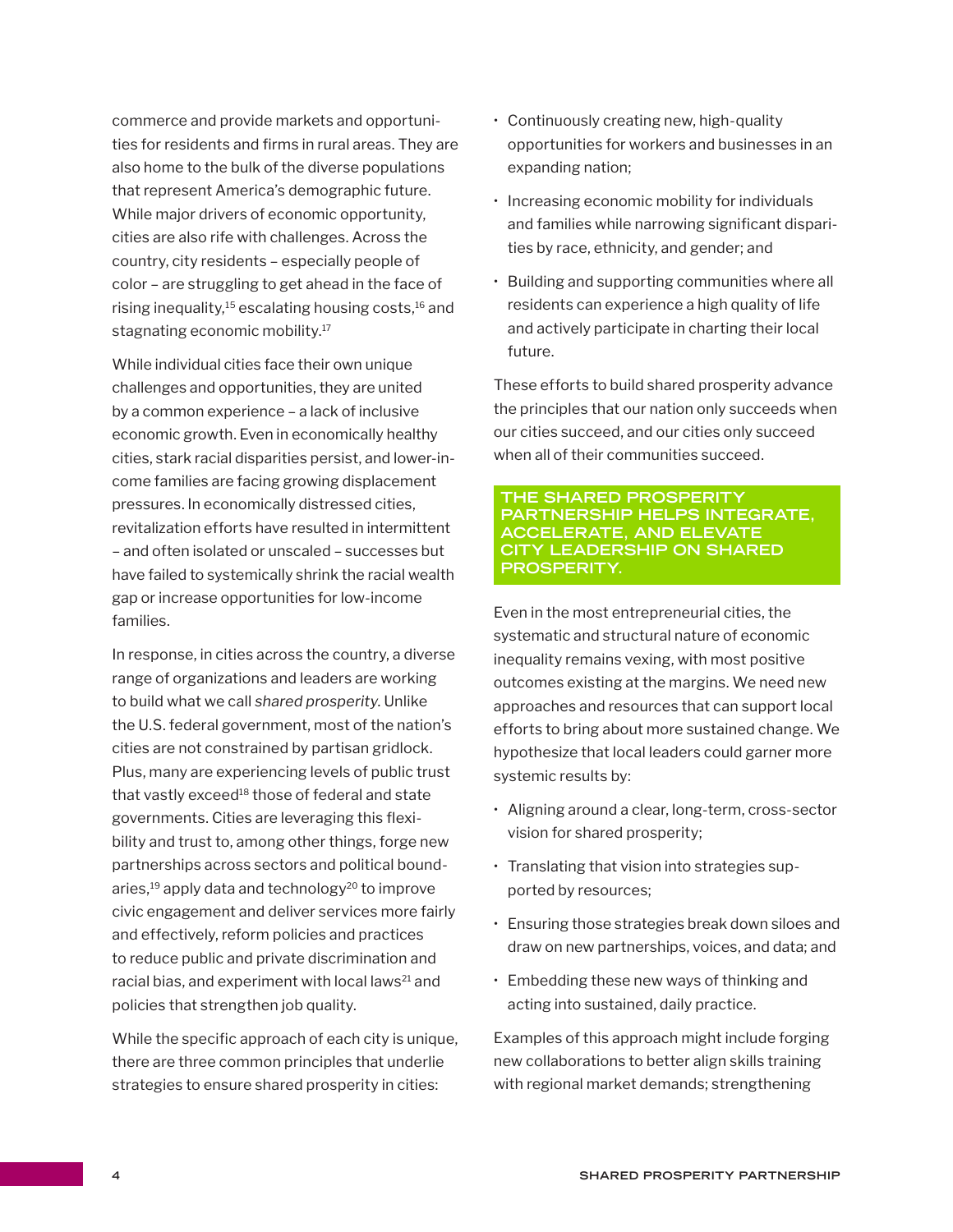existing neighborhood businesses and attracting new ones that benefit existing residents, especially historically marginalized populations; and revamping city procurement practices to facilitate more business with entrepreneurs of color.

Cities can pilot these new practices, but they need support and partnerships to deliver on the ultimate goal of shared prosperity. In that spirit, our four organizations – the Kresge Foundation, the Brookings Institution, Living Cities, and the Urban Institute – are uniting our collective energies to accelerate these locally-driven solutions. Through the Shared Prosperity Partnership, we identify, accelerate, and elevate new policies and initiatives that constitute this emerging field of urban practice. Our work builds on critical, initial contributions to the field of shared prosperity and seeks to be additive to and inclusive of existing efforts, such as the Ford Foundation's work on the Just City, Policy Link's All in Cities, the US Partnership on Mobility from Poverty, Living Cities' Integration Initiative, Brookings's Inclusive Economic Development Lab, CFLeads' Equity Network, Southern Cities Economic Inclusion Network, National League of Cities' Equitable Economic Development Program, the Regional Growth Innovation Network, and many more.

The Shared Prosperity Partnership works at two levels:

- **1. Locally, we accelerate promising solutions already underway.** In a select number of cities across the United States, we convene local and regional leaders to learn from one another and forge unlikely alliances. We support these leaders with data, research, and access to national experts, networks, tools, and financial resources.
- **2. Nationally, we elevate promising models.**  Through publications, public forums, and a national summit, we seek to inspire refinement and replication of effective models, advance supportive policy reforms at the state and national levels, highlight additional gaps in the field, and offer an agenda for moving forward.

At a time of national challenge, the Shared Prosperity Partnership leverages the work of innovative local leaders to advance a hopeful vision for American society, economic competitiveness, and individual well-being. It's a bold vision, but one that promises tremendous rewards for individuals, communities, and regional economies. We invite you to learn alongside us and join in the conversation by following our progress at **SharedProsperityPartnership.org**.